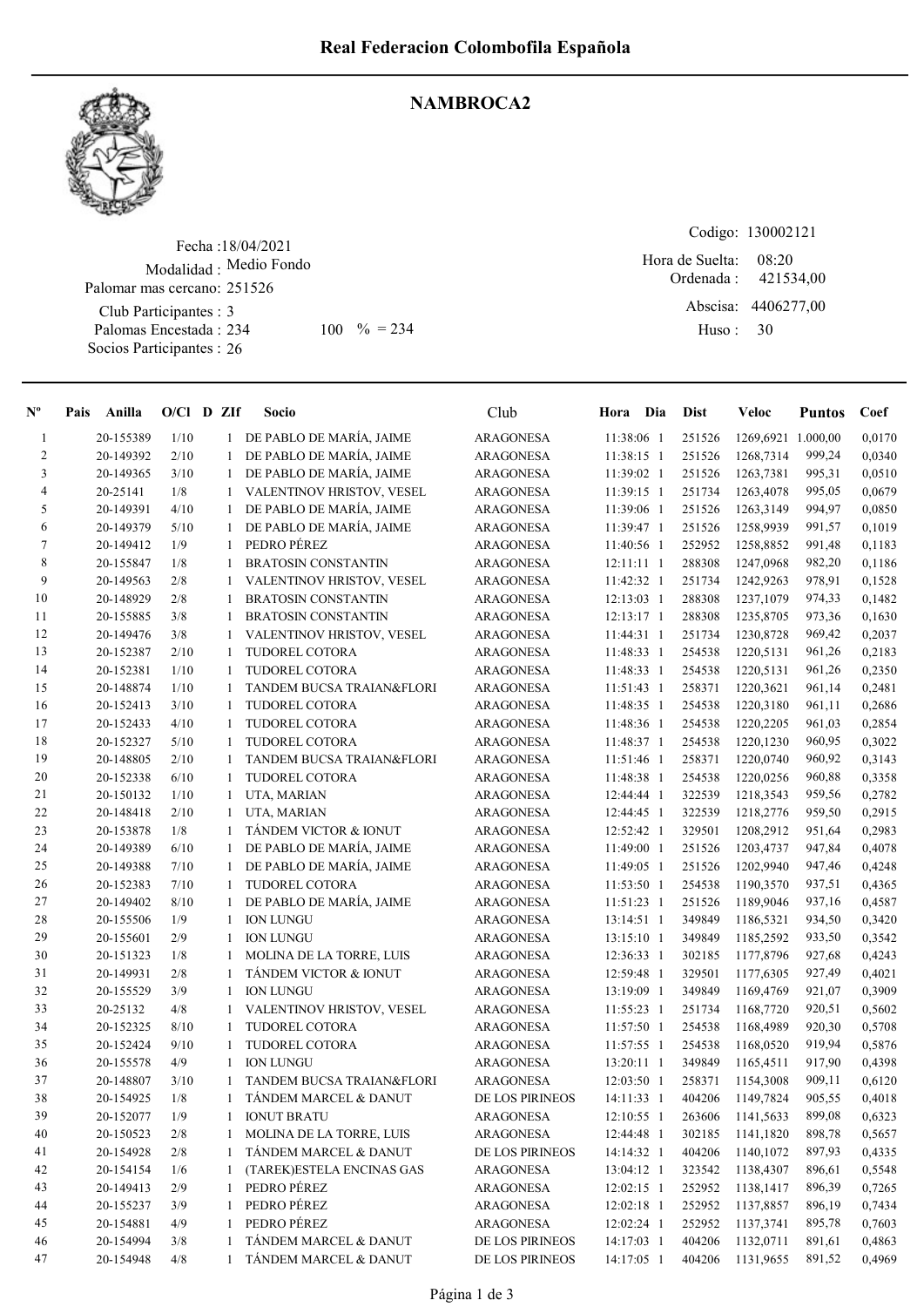## NAMBROCA2 130002121 18/04/2021

| $\mathbf{N}^{\mathbf{o}}$ | Anilla<br>Pais         | $O/C1$ D ZIf |                   | Socio                                                  | Club                                      | Hora                     | Dia        | <b>Dist</b>      | Veloc                  | <b>Puntos</b>    | Coef             |
|---------------------------|------------------------|--------------|-------------------|--------------------------------------------------------|-------------------------------------------|--------------------------|------------|------------------|------------------------|------------------|------------------|
| 48                        | 20-154993              | 5/8          | $\mathbf{1}$      | TANDEM MARCEL & DANUT                                  | DE LOS PIRINEOS                           | 14:17:43 1               |            | 404206           | 1129,9613              | 889,94           | 0,5075           |
| 49                        | 20-149407              | 9/10         | 1                 | DE PABLO DE MARÍA, JAIME                               | ARAGONESA                                 | 12:02:46 1               |            | 251526           | 1129,1007              | 889,27           | 0,8325           |
| 50                        | 20-155223              | 5/9          | $\mathbf{1}$      | PEDRO PÉREZ                                            | <b>ARAGONESA</b>                          | 12:04:27 1               |            | 252952           | 1126,9860              | 887,60           | 0,8447           |
| 51                        | 20-149431              | 5/8          | 1                 | VALENTINOV HRISTOV, VESEL                              | <b>ARAGONESA</b>                          | 12:03:26 1               |            | 251734           | 1126,6627              | 887,35           | 0,8658           |
| 52                        | 20-149934              | 3/8          | -1                | TÁNDEM VICTOR & IONUT                                  | <b>ARAGONESA</b>                          | 13:12:58 1               |            | 329501           | 1124,7047              | 885,80           | 0,6744           |
| 53                        | 20-149896              | 4/8          | $\mathbf{1}$      | TÁNDEM VICTOR & IONUT                                  | <b>ARAGONESA</b>                          | 13:13:03 1               |            | 329501           | 1124,3849              | 885,55           | 0,6874           |
| 54                        | 20-150008              | 4/10         | 1                 | TANDEM BUCSA TRAIAN&FLORI                              | ARAGONESA                                 | 12:09:48 1               |            | 258371           | 1124,3299              | 885,51           | 0,8932           |
| 55                        | 20-148816              | 5/10         | 1                 | <b>TANDEM BUCSA TRAIAN&amp;FLORI</b>                   | ARAGONESA                                 | 12:09:50 1               |            | 258371           | 1124,1668              | 885,38           | 0,9097           |
| 56<br>57                  | 20-148894<br>20-150058 | 6/10<br>7/10 | 1                 | TANDEM BUCSA TRAIAN&FLORI<br>TANDEM BUCSA TRAIAN&FLORI | ARAGONESA<br><b>ARAGONESA</b>             | 12:09:52 1<br>12:09:55 1 |            | 258371<br>258371 | 1124,0038<br>1123,7593 | 885,25<br>885,06 | 0,9263<br>0,9428 |
| 58                        | 20-154958              | 6/8          | 1                 | TÁNDEM MARCEL & DANUT                                  | DE LOS PIRINEOS                           | 14:21:37 1               |            | 404206           | 1117,7748              | 880,35           | 0,6132           |
| 59                        | 20-148401              | 3/10         | 1                 | UTA, MARIAN                                            | <b>ARAGONESA</b>                          | 13:09:22 1               |            | 322539           | 1114,6377              | 877,88           | 0,7817           |
| 60                        | 20-150160              | 4/10         | 1                 | UTA, MARIAN                                            | ARAGONESA                                 | 13:09:48 1               |            | 322539           | 1112,9710              | 876,56           | 0,7950           |
| 61                        | 20-152846              | 7/8          | 1                 | TÁNDEM MARCEL & DANUT                                  | DE LOS PIRINEOS                           | 14:25:19 1               |            | 404206           | 1106,4538              | 871,43           | 0,6449           |
| 62                        | 20-155602              | 5/9          | 1                 | <b>ION LUNGU</b>                                       | <b>ARAGONESA</b>                          | 13:36:41 1               |            | 349849           | 1104,7282              | 870,07           | 0,7573           |
| 63                        | 20-155845              | 4/8          | 1                 | <b>BRATOSIN CONSTANTIN</b>                             | <b>ARAGONESA</b>                          | 12:41:01 1               |            | 288308           | 1104,5578              | 869,94           | 0,9338           |
| 64                        | 20-154554              | 1/7          | 1                 | ADRIAN-ION, PREDIS                                     | ALAS MUDÉJARES                            | 12:35:58 1               |            | 281353           | 1099,1783              | 865,70           | 0,9721           |
| 65                        | 20-155563              | 6/9          | 1                 | <b>ION LUNGU</b>                                       | <b>ARAGONESA</b>                          | 13:38:45 1               |            | 349849           | 1097,5655              | 864,43           | 0,7940           |
| 66                        | 20-155593              | 7/9          | 1                 | <b>ION LUNGU</b>                                       | <b>ARAGONESA</b>                          | 13:38:54 1               |            | 349849           | 1097,0492              | 864,02           | 0,8062           |
| 67                        | 20-149419              | 6/9          | 1                 | PEDRO PÉREZ                                            | ARAGONESA                                 | 12:11:25 1               |            | 252952           | 1093,0587              | 860,88           | 1,1319           |
| 68                        | 20-152015              | 2/9          | 1                 | <b>IONUT BRATU</b>                                     | <b>ARAGONESA</b>                          | 12:21:34 1               |            | 263606           | 1091,2350              | 859,44           | 1,1024           |
| 69                        | 20-153544              | 1/7          | 1                 | <b>CONSTANTIN ION</b>                                  | ALAS MUDÉJARES                            | 13:16:34 1               |            | 322272           | 1086,6764              | 855,85           | 0,9150           |
| 70                        | 20-152072              | 3/9          | 1                 | <b>IONUT BRATU</b>                                     | <b>ARAGONESA</b>                          | 12:22:41 1               |            | 263606           | 1086,2139              | 855,49           | 1,1348           |
| 71<br>72                  | 20-152228<br>20-154197 | 2/7<br>2/6   | 1<br>1            | <b>CONSTANTIN ION</b><br>(TAREK)ESTELA ENCINAS GAS     | <b>ALAS MUDÉJARES</b><br><b>ARAGONESA</b> | 13:16:42 1<br>13:18:22 1 |            | 322272<br>323542 | 1086,1881<br>1084,3772 | 855,47<br>854,04 | 0,9415<br>0,9510 |
| 73                        | 20-433029              | 1/7          | 1                 | LICA COJOCNEAN, GABRIEL                                | ARAGONESA                                 | 14:35:59 1               |            | 406935           | 1082,3219              | 852,42           | 0,7666           |
| 74                        | 20-150538              | 3/8          | 1                 | MOLINA DE LA TORRE, LUIS                               | <b>ARAGONESA</b>                          | 12:59:55 1               |            | 302185           | 1079,5534              | 850,24           | 1,0465           |
| 75                        | 20-151573              | 1/10         | 1                 | CIPRIAN SANDU, CONSTANTIN                              | ALAS MUDÉJARES                            | 12:15:16 1               |            | 253547           | 1077,7005              | 848,78           | 1,2641           |
| 76                        | 20-151453              | 2/10         | 1                 | CIPRIAN SANDU, CONSTANTIN                              | ALAS MUDÉJARES                            | 12:15:19 1               |            | 253547           | 1077,4715              | 848,60           | 1,2810           |
| 77                        | 20-148843              | 8/10         | 1                 | TANDEM BUCSA TRAIAN&FLORI                              | <b>ARAGONESA</b>                          | 12:19:54 1               |            | 258371           | 1076,9946              | 848,23           | 1,2736           |
| 78                        | 20-149867              | 5/8          | $\mathbf{1}$      | TANDEM VICTOR & IONUT                                  | <b>ARAGONESA</b>                          | 13:26:01 1               |            | 329501           | 1076,7420              | 848,03           | 1,0116           |
| 79                        | 20-155821              | 5/8          | 1                 | <b>BRATOSIN CONSTANTIN</b>                             | ARAGONESA                                 | 12:47:51 1               |            | 288308           | 1076,3786              | 847,74           | 1,1710           |
| 80                        | 20-152038              | 4/9          |                   | <b>IONUT BRATU</b>                                     | ARAGONESA                                 | 12:25:07 1               |            | 263606           | 1075,4307              | 847,00           | 1,2969           |
| 81                        | 20-148295              | 1/3          | 1                 | AMELLER PONS, JAIME                                    | <b>ARAGONESA</b>                          | 13:09:04 1               |            | 310015           | 1072,4689              | 844,66           | 1,1166           |
| 82                        | 20-152125              | 5/9          | 1                 | <b>IONUT BRATU</b>                                     | <b>ARAGONESA</b>                          | 12:26:23 1               |            | 263606           | 1069,9019              | 842,64           | 1,3294           |
| 83                        | 20-153968              | 3/10         | $\mathbf{1}$      | CIPRIAN SANDU, CONSTANTIN                              | ALAS MUDÉJARES                            | 12:16:59 1               |            | 253547           | 1069,8938              | 842,64           | 1,3990           |
| 84                        | 20-150803              | 1/5          | $\mathbf{1}$      | <b>GRADINARU, CRISTINEL</b>                            | DE LOS PIRINEOS                           | 14:16:49 1               |            | 381216           | 1068,3806              | 841,44           | 0,9417           |
| 85                        | 20-148823              | $9/10$       | 1                 | TANDEM BUCSA TRAIAN&FLORI                              | <b>ARAGONESA</b>                          |                          | 12:22:27 1 | 258371           | 1065,6671              | 839,31           | 1,4059           |
| 86<br>87                  | 20-153693<br>20-150541 | 3/7<br>4/8   | 1                 | CONSTANTIN ION<br>MOLINA DE LA TORRE, LUIS             | <b>ALAS MUDÉJARES</b><br><b>ARAGONESA</b> | 13:22:50 1<br>13:04:18 1 |            | 322272<br>302185 | 1064,1893<br>1062,9089 | 838,14<br>837,13 | 1,1404           |
| 88                        | 20-150157              | 5/10         | -1<br>1           | UTA, MARIAN                                            | ARAGONESA                                 | 13:23:49 1               |            | 322539           | 1061,6238              | 836,12           | 1,2304<br>1,1660 |
| 89                        | 20-150123              | 6/10         | 1                 | UTA, MARIAN                                            | <b>ARAGONESA</b>                          | 13:23:51 1               |            | 322539           | 1061,5073              | 836,03           | 1,1792           |
| 90                        | 20-152078              | 6/9          | 1                 | <b>IONUT BRATU</b>                                     | <b>ARAGONESA</b>                          | 12:28:31 1               |            | 263606           | 1060,7176              | 835,41           | 1,4591           |
| 91                        | 20-154454              | 1/4          | 1                 | TÁNDEM VICENTE & ERIC                                  | DE LOS PIRINEOS                           | 14:27:37 1               |            | 388830           | 1057,7050              | 833,04           | 1,0002           |
| 92                        | 20-148999              | 10/10        | 1                 | TANDEM BUCSA TRAIAN&FLORI                              | <b>ARAGONESA</b>                          | 12:25:16 1               |            | 258371           | 1053,4289              | 829,67           | 1,5217           |
| 93                        | 20-147925              | 2/3          | 1                 | AMELLER PONS, JAIME                                    | <b>ARAGONESA</b>                          | 13:15:08 1               |            | 310015           | 1050,4235              | 827,30           | 1,2820           |
| 94                        | 20-150120              | 7/10         | 1                 | UTA, MARIAN                                            | <b>ARAGONESA</b>                          | 13:27:27 1               |            | 322539           | 1049,0779              | 826,24           | 1,2455           |
| 95                        | 20-154613              | 1/5          | 1                 | <b>COSTEL VORNICU</b>                                  | ARAGONESA                                 | 13:33:21 1               |            | 328497           | 1048,3389              | 825,66           | 1,2359           |
| 96                        | 20-149510              | 6/8          | 1                 | VALENTINOV HRISTOV, VESEL                              | ARAGONESA                                 | 12:20:11 1               |            | 251734           | 1048,0910              | 825,46           | 1,6297           |
| 97                        | 20-148050              | 7/8          | 1                 | VALENTINOV HRISTOV, VESEL                              | ARAGONESA                                 | $12:21:15$ 1             |            | 251734           | 1043,4570              | 821,81           | 1,6467           |
| 98                        | 20-153424              | 3/6          | 1                 | (TAREK)ESTELA ENCINAS GAS                              | ARAGONESA                                 | 13:30:06 1               |            | 323542           | 1043,3473              | 821,73           | 1,2944           |
| 99                        | 20-152361              | 10/10        | 1                 | TUDOREL COTORA                                         | <b>ARAGONESA</b>                          | 12:24:20 1               |            | 254538           | 1041,7653              | 820,48           | 1,6621           |
| 100                       | 20-154586              | 2/7          | 1                 | ADRIAN-ION, PREDIS                                     | ALAS MUDÉJARES                            | 12:50:05 1               |            | 281353           | 1041,7266              | 820,45           | 1,5189           |
| 101                       | 20-153697<br>20-148415 | 4/7<br>8/10  | 1                 | <b>CONSTANTIN ION</b><br>UTA, MARIAN                   | ALAS MUDÉJARES<br><b>ARAGONESA</b>        | 13:29:51 1<br>13:30:18 1 |            | 322272<br>322539 | 1040,0904<br>1039,4425 | 819,16           | 1,3393           |
| 102<br>103                | 20-149738              | 2/7          | 1<br>$\mathbf{1}$ | LICA COJOCNEAN, GABRIEL                                | ARAGONESA                                 | 14:51:43 1               |            | 406935           | 1038,8504              | 818,65<br>818,19 | 1,3515<br>1,0817 |
| 104                       | 20-149904              | 6/8          | 1                 | TÁNDEM VICTOR & IONUT                                  | ARAGONESA                                 | 13:37:15 1               |            | 329501           | 1038,6162              | 818,00           | 1,3488           |
| 105                       | 20-154012              | 1/7          | 1                 | VILCAN, LAZAR                                          | <b>ARAGONESA</b>                          | 13:34:04 1               |            | 324877           | 1034,4205              | 814,70           | 1,3812           |
| 106                       | 20-154639              | 2/5          | 1                 | <b>COSTEL VORNICU</b>                                  | ARAGONESA                                 | 13:38:05 1               |            | 328497           | 1032,7388              | 813,37           | 1,3790           |
| 107                       | 20-154725              | 3/7          | 1                 | LICA COJOCNEAN, GABRIEL                                | ARAGONESA                                 | 14:54:16 1               |            | 406935           | 1032,1314              | 812,89           | 1,1237           |
| 108                       | 20-150690              | 2/7          | 1                 | VILCAN, LAZAR                                          | ARAGONESA                                 | 13:34:59 1               |            | 324877           | 1031,4101              | 812,33           | 1,4207           |
| 109                       | 20-155501              | 8/9          | 1                 | <b>ION LUNGU</b>                                       | ARAGONESA                                 | $14:01:04$ 1             |            | 349849           | 1025,7496              | 807,87           | 1,3315           |
| 110                       | 20-154125              | 4/6          | 1                 | (TAREK)ESTELA ENCINAS GAS                              | ARAGONESA                                 | 13:36:18 1               |            | 323542           | 1022,8960              | 805,62           | 1,4529           |
| 111                       | 20-151198              | 3/7          | 1                 | ADRIAN-ION, PREDIS                                     | ALAS MUDÉJARES                            | 12:55:05 1               |            | 281353           | 1022,7919              | 805,54           | 1,6860           |
| 112                       | 20-152207              | 5/7          | 1                 | <b>CONSTANTIN ION</b>                                  | ALAS MUDÉJARES                            | 13:35:51 1               |            | 322272           | 1020,3324              | 803,60           | 1,4852           |
| 113                       | 20-148786              | 1/4          | 1                 | VASILE VALEAN, MIHAI                                   | ARAGONESA                                 | 12:32:16 1               |            | 256323           | 1016,0795              | 800,25           | 1,8840           |
| 114                       | 20-150696              | 3/7          |                   | 1 VILCAN, LAZAR                                        | <b>ARAGONESA</b>                          | 13:41:27 1               |            | 324877           | 1010,6611              | 795,98           | 1,4996           |